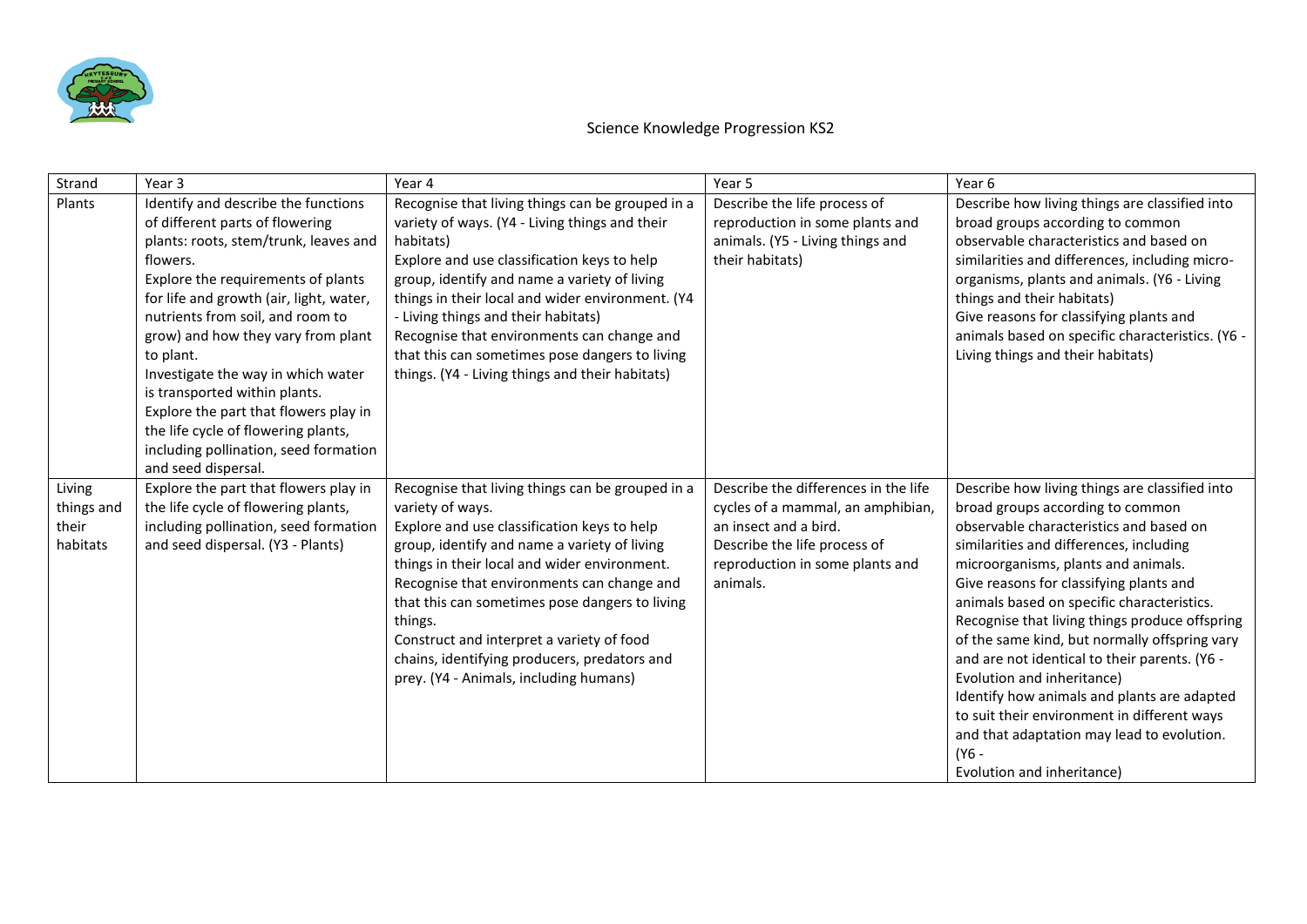

| Animals     | Identify that animals, including      | Describe the simple functions of the basic parts | Describe the changes as humans       | Identify and name the main parts of the          |
|-------------|---------------------------------------|--------------------------------------------------|--------------------------------------|--------------------------------------------------|
| including   | humans, need the right types and      | of the digestive system in humans.               | develop to old age.                  | human circulatory system, and describe the       |
| humans      | amount of nutrition, and that they    | Identify the different types of teeth in humans  | Describe the differences in the life | functions of the heart, blood vessels and        |
|             | cannot make their own food; they      | and their simple functions.                      | cycles of a mammal, an amphibian,    | blood.                                           |
|             | get nutrition from what they eat.     | Construct and interpret a variety of food        | an insect and a bird. (Y5 - Living   | Recognise the impact of diet, exercise, drugs    |
|             | Identify that humans and some         | chains, identifying producers, predators and     | things and their habitats)           | and lifestyle on the way their bodies function.  |
|             | other animals have skeletons and      | prey.                                            | Describe the life process of         | Describe the ways in which nutrients and         |
|             | muscles for support, protection and   |                                                  | reproduction in some plants and      | water are transported within animals,            |
|             | movement.                             |                                                  | animals. (Y5 - Living things and     | including humans.                                |
|             |                                       |                                                  | their habitats)                      | Describe how living things are classified into   |
|             |                                       |                                                  |                                      | broad groups according to common                 |
|             |                                       |                                                  |                                      | observable characteristics and based on          |
|             |                                       |                                                  |                                      | similarities and differences, including micro-   |
|             |                                       |                                                  |                                      | organisms, plants and animals. (Y6 - Living      |
|             |                                       |                                                  |                                      | things and their habitats)                       |
|             |                                       |                                                  |                                      | Give reasons for classifying plants and          |
|             |                                       |                                                  |                                      | animals based on specific characteristics. (Y6 - |
|             |                                       |                                                  |                                      | Living things and their habitats)                |
| Evolution   | Describe in simple terms how fossils  | Recognise that environments can change and       | Describe the life process of         | Recognise that living things have changed        |
| and         | are formed when things that have      | that this can sometimes pose dangers to living   | reproduction in some plants and      | over time and that fossils provide information   |
| inheritance | lived are trapped within rock. (Y3 -  | things. (Y4 - Living things and their habitats)  | animals. (Living things and their    | about living things that inhabited the Earth     |
|             | Rocks)                                |                                                  | habitats - Y5)                       | millions of years ago.                           |
|             | Explore the part that flowers play in |                                                  |                                      | Recognise that living things produce offspring   |
|             | the life cycle of flowering plants,   |                                                  |                                      | of the same kind, but normally offspring vary    |
|             | including pollination, seed formation |                                                  |                                      | and are not identical to their parents.          |
|             | and seed dispersal. (Y3 - Plants)     |                                                  |                                      | Identify how animals and plants are adapted      |
|             |                                       |                                                  |                                      | to suit their environment in different ways      |
|             |                                       |                                                  |                                      | and that adaptation may lead to evolution.       |
| Seasonal    | Recognise that light from the sun     |                                                  | Use the idea of the Earth's rotation |                                                  |
| Change      | can be dangerous and that there are   |                                                  | to explain day and night and the     |                                                  |
|             | ways to protect their eyes. (Y3 -     |                                                  | apparent movement of the Sun         |                                                  |
|             | Light)                                |                                                  | across the sky. (Y5 - Earth and      |                                                  |
|             |                                       |                                                  | space)                               |                                                  |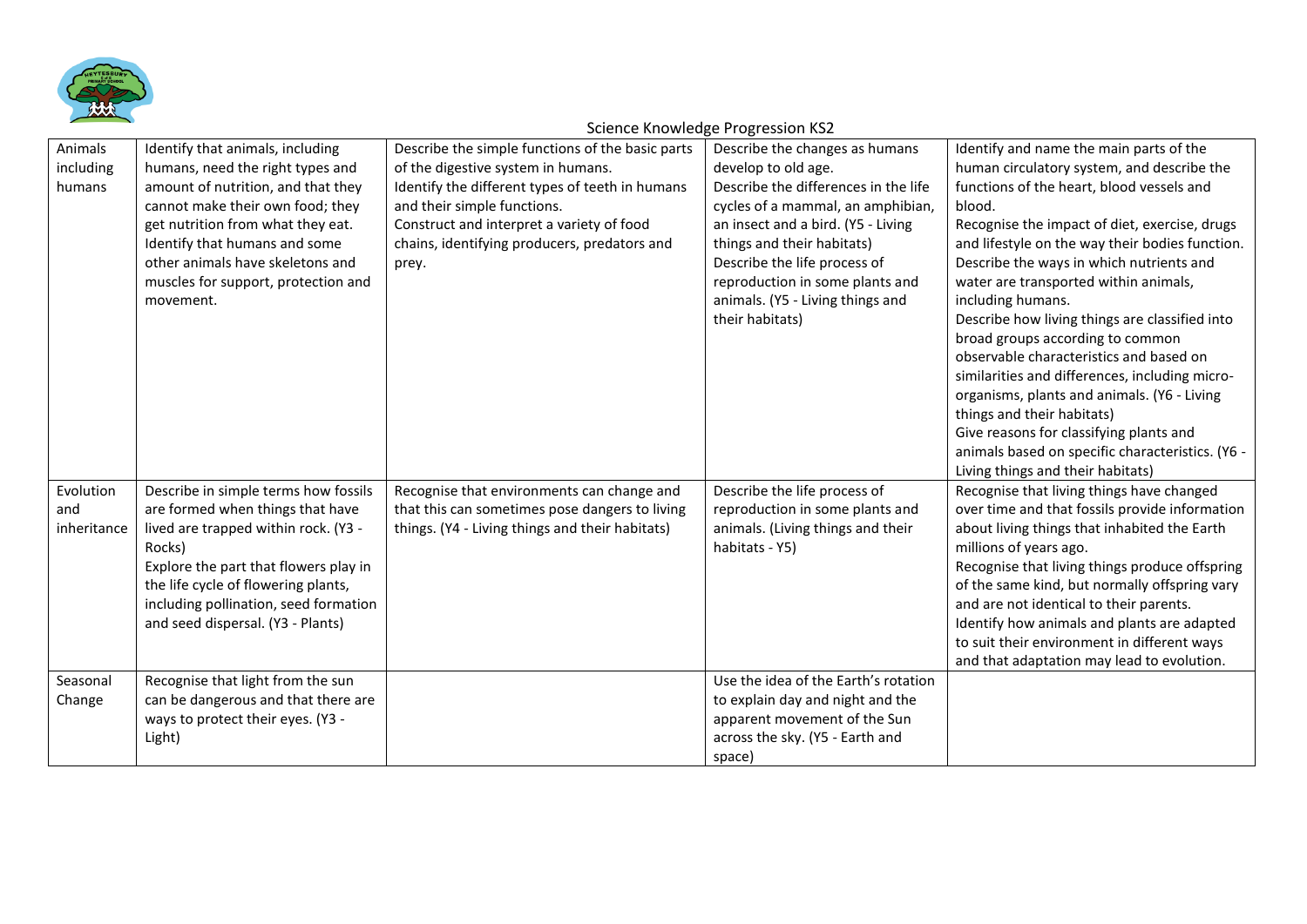

| Materials | Compare and group together            | Compare and group materials together,            | Compare and group together             |  |
|-----------|---------------------------------------|--------------------------------------------------|----------------------------------------|--|
|           | different kinds of rocks on the basis | according to whether they are solids, liquids or | everyday materials on the basis of     |  |
|           | of their appearance and simple        | gases.                                           | their properties, including their      |  |
|           | physical properties. (Y3 - Rocks)     | Observe that some materials change state         | hardness, solubility, transparency,    |  |
|           | Describe in simple terms how fossils  | when they are heated or cooled, and measure      | conductivity (electrical and           |  |
|           | are formed when things that have      | or research the temperature at which this        | thermal), and response to              |  |
|           | lived are trapped within rock. (Y3 -  | happens in degrees Celsius (°C).                 | magnets.                               |  |
|           | Rocks)                                | Identify the part played by evaporation and      | Know that some materials will          |  |
|           | Compare and group together a          | condensation in the water cycle and associate    | dissolve in liquid to form a solution, |  |
|           | variety of everyday materials on the  | the rate of evaporation with temperature.        | and describe how to recover a          |  |
|           | basis of whether they are attracted   | Recognise some common conductors and             | substance from a solution.             |  |
|           | to a magnet, and identify some        | insulators, and associate metals with being      | Use knowledge of solids, liquids       |  |
|           | magnetic materials. (Y3 - Forces and  | good conductors. (Y4 - Electricity)              | and gases to decide how mixtures       |  |
|           | magnets)                              |                                                  | might be separated, including          |  |
|           |                                       |                                                  | through filtering, sieving and         |  |
|           |                                       |                                                  | evaporating.                           |  |
|           |                                       |                                                  | Give reasons, based on evidence        |  |
|           |                                       |                                                  | from comparative and fair tests, for   |  |
|           |                                       |                                                  | the particular uses of everyday        |  |
|           |                                       |                                                  | materials, including metals, wood      |  |
|           |                                       |                                                  | and plastic.                           |  |
|           |                                       |                                                  | Demonstrate that dissolving,           |  |
|           |                                       |                                                  | mixing and changes of state are        |  |
|           |                                       |                                                  | reversible changes.                    |  |
|           |                                       |                                                  | Explain that some changes result in    |  |
|           |                                       |                                                  | the formation of new materials,        |  |
|           |                                       |                                                  | and that this kind of change is not    |  |
|           |                                       |                                                  | usually reversible, including          |  |
|           |                                       |                                                  | changes associated with burning        |  |
|           |                                       |                                                  | and the action of acid on              |  |
|           |                                       |                                                  | bicarbonate of soda.                   |  |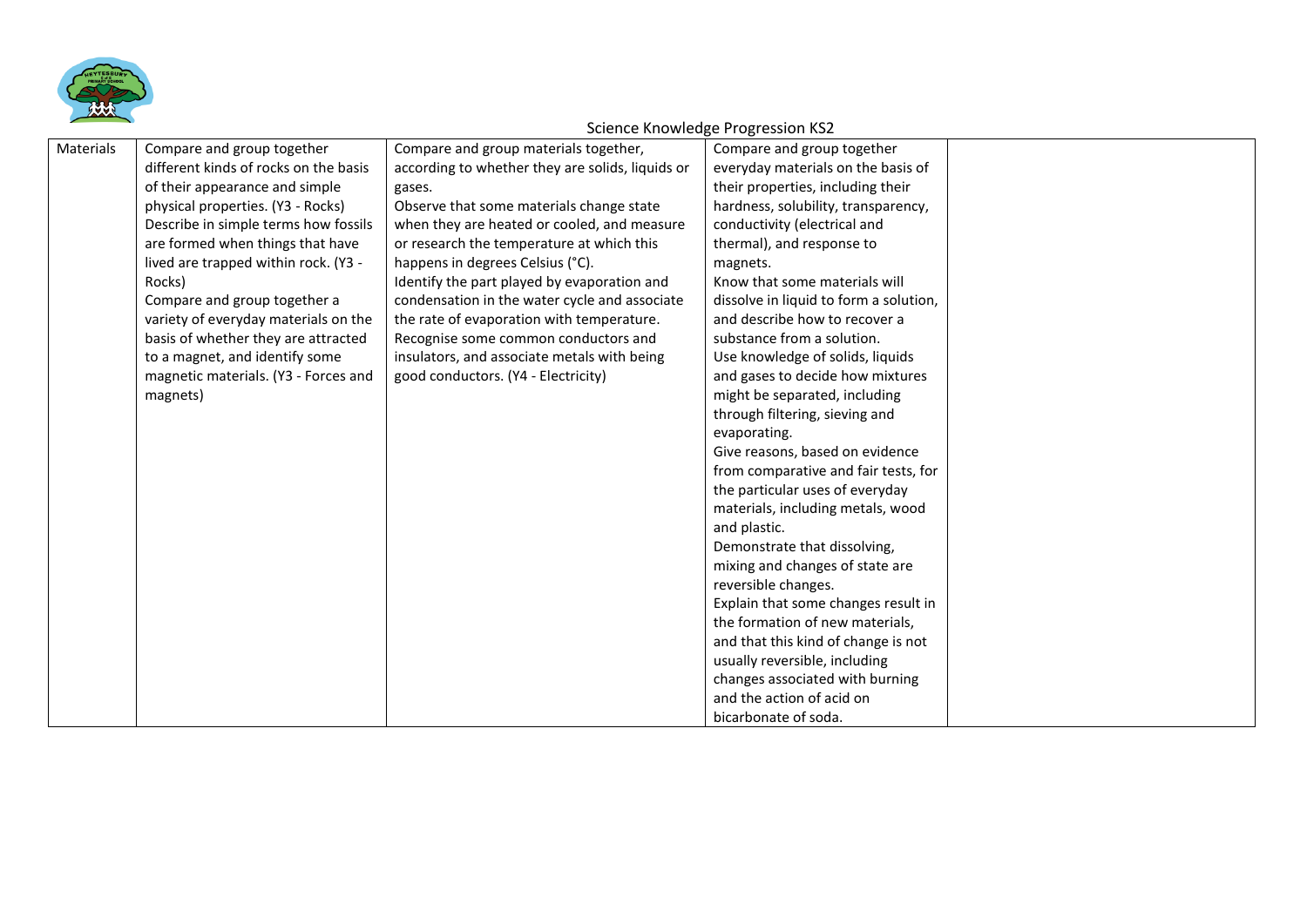

| Rocks  | Compare and group together<br>different kinds of rocks on the basis<br>of their appearance and simple<br>physical properties.<br>Describe in simple terms how fossils<br>are formed when things that have<br>lived are trapped within rock.<br>Recognise that soils are made from<br>rocks and organic matter.                                                                  |                                                                                                                                                                                                                                                                                                                                                   | Recognise that living things have changed<br>over time and that fossils provide information<br>about living things that inhabited the Earth<br>millions of years ago. (Y6 - Evolution and<br>inheritance)                                                                                                                                                                                                                                                                                          |
|--------|---------------------------------------------------------------------------------------------------------------------------------------------------------------------------------------------------------------------------------------------------------------------------------------------------------------------------------------------------------------------------------|---------------------------------------------------------------------------------------------------------------------------------------------------------------------------------------------------------------------------------------------------------------------------------------------------------------------------------------------------|----------------------------------------------------------------------------------------------------------------------------------------------------------------------------------------------------------------------------------------------------------------------------------------------------------------------------------------------------------------------------------------------------------------------------------------------------------------------------------------------------|
| Light  | Recognise that they need light in<br>order to see things and that dark is<br>the absence of light.<br>Notice that light is reflected from<br>surfaces.<br>Recognise that light from the sun<br>can be dangerous and that there are<br>ways to protect their eyes.<br>Recognise that shadows are formed<br>when the light from a light source is<br>blocked by an opaque object. | Compare and group together<br>everyday materials on the basis of<br>their properties, including their<br>hardness, solubility, transparency,<br>conductivity (electrical and<br>thermal), and response to<br>magnets. (Y5 - Properties and<br>changes of materials)                                                                               | Recognise that light appears to travel in<br>straight lines.<br>Use the idea that light travels in straight lines<br>to explain that objects are seen because they<br>give out or reflect light into the eye.<br>Explain that we see things because light<br>travels from light sources to our eyes or from<br>light sources to objects and then to our eyes.<br>Use the idea that light travels in straight lines<br>to explain why shadows have the same shape<br>as the objects that cast them. |
|        | Find patterns in the way that the<br>size of shadows change.                                                                                                                                                                                                                                                                                                                    |                                                                                                                                                                                                                                                                                                                                                   |                                                                                                                                                                                                                                                                                                                                                                                                                                                                                                    |
| Forces | Compare how things move on<br>different surfaces.<br>Notice that some forces need<br>contact between two objects, but<br>magnetic forces can act at a<br>distance.<br>Observe how magnets attract or<br>repel each other and attract some<br>materials and not others.<br>Compare and group together a<br>variety of everyday materials on the                                  | Explain that unsupported objects<br>fall towards the Earth because of<br>the force of gravity acting between<br>the Earth and the falling object.<br>Identify the effects of air<br>resistance, water resistance and<br>friction, that act between moving<br>surfaces.<br>Recognise that some mechanisms,<br>including levers, pulleys and gears, |                                                                                                                                                                                                                                                                                                                                                                                                                                                                                                    |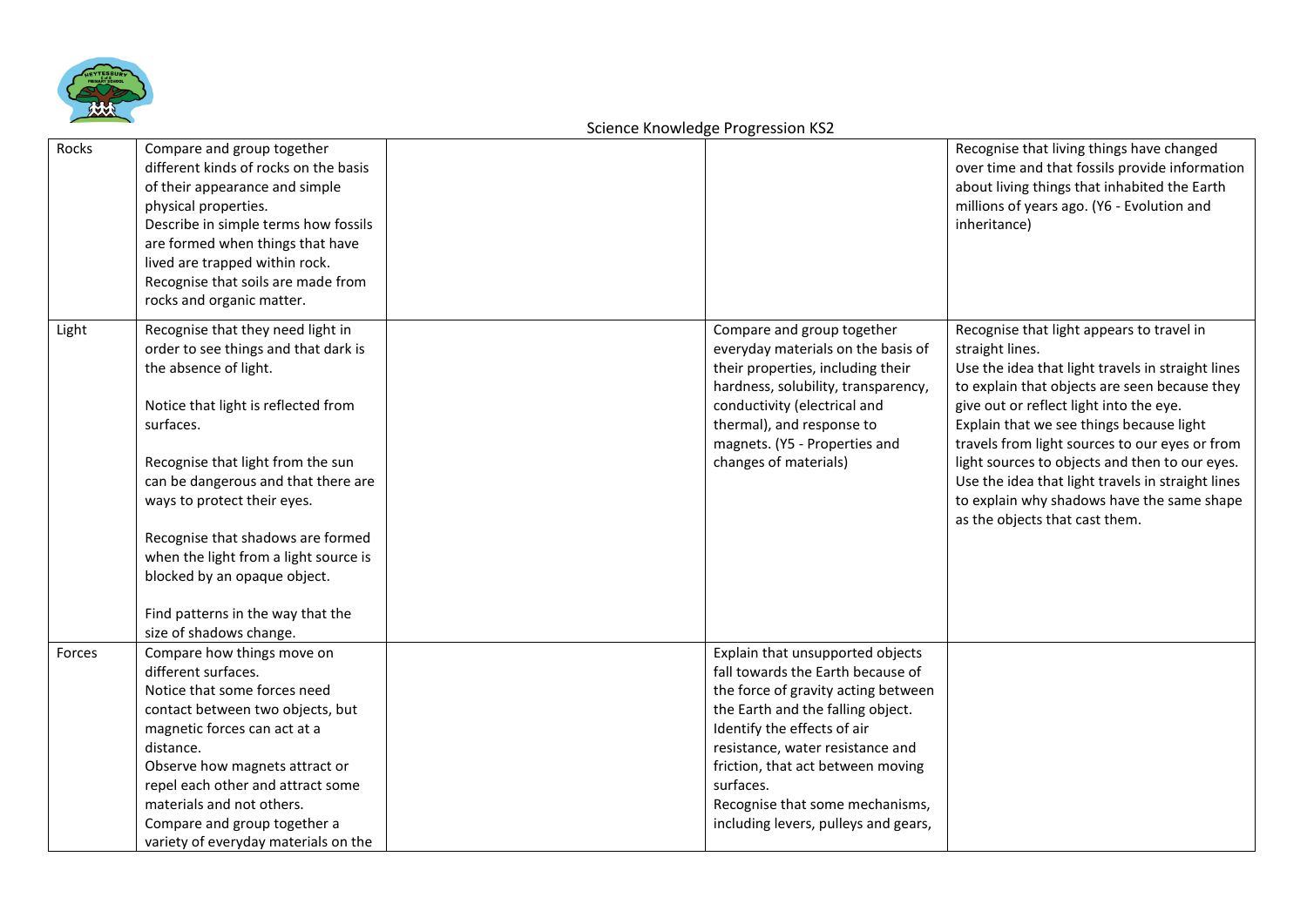

|             | basis of whether they are attracted<br>to a magnet, and identify some<br>magnetic materials.<br>Describe magnets as having two<br>poles.<br>Predict whether two magnets will<br>attract or repel each other,                                                                                                                                                                                                                                                                     |                                                                                                                                                                                                                                                                                                                                                                                                                                                                                                                       | allow a smaller force to have a<br>greater effect. |                                                                                                                                                                                                                                                                                                                                                                                            |
|-------------|----------------------------------------------------------------------------------------------------------------------------------------------------------------------------------------------------------------------------------------------------------------------------------------------------------------------------------------------------------------------------------------------------------------------------------------------------------------------------------|-----------------------------------------------------------------------------------------------------------------------------------------------------------------------------------------------------------------------------------------------------------------------------------------------------------------------------------------------------------------------------------------------------------------------------------------------------------------------------------------------------------------------|----------------------------------------------------|--------------------------------------------------------------------------------------------------------------------------------------------------------------------------------------------------------------------------------------------------------------------------------------------------------------------------------------------------------------------------------------------|
|             | depending on which poles are<br>facing.                                                                                                                                                                                                                                                                                                                                                                                                                                          |                                                                                                                                                                                                                                                                                                                                                                                                                                                                                                                       |                                                    |                                                                                                                                                                                                                                                                                                                                                                                            |
| Sound       | Identify how sounds are made,<br>associating some of them with<br>something vibrating.<br>Recognise that vibrations from<br>sounds travel through a medium to<br>the ear.<br>Find patterns between the pitch of a<br>sound and features of the object<br>that produced it.<br>Find patterns between the volume<br>of a sound and the strength of the<br>vibrations that produced it.<br>Recognise that sounds get fainter as<br>the distance from the sound source<br>increases. |                                                                                                                                                                                                                                                                                                                                                                                                                                                                                                                       |                                                    |                                                                                                                                                                                                                                                                                                                                                                                            |
| Electricity |                                                                                                                                                                                                                                                                                                                                                                                                                                                                                  | Identify common appliances that run on<br>electricity.<br>Construct a simple series electrical circuit,<br>identifying and naming its basic parts, including<br>cells, wires, bulbs, switches and buzzers.<br>Identify whether or not a lamp will light in a<br>simple series circuit, based on whether or not<br>the lamp is part of a complete loop with a<br>battery.<br>Recognise that a switch opens and closes a<br>circuit and associate this with whether or not a<br>lamp lights in a simple series circuit. |                                                    | Associate the brightness of a lamp or the<br>volume of a buzzer with the number and<br>voltage of cells used in the circuit.<br>Compare and give reasons for variations in<br>how components function, including the<br>brightness of bulbs, the loudness of buzzers<br>and the on/off position of switches.<br>Use recognised symbols when representing a<br>simple circuit in a diagram. |